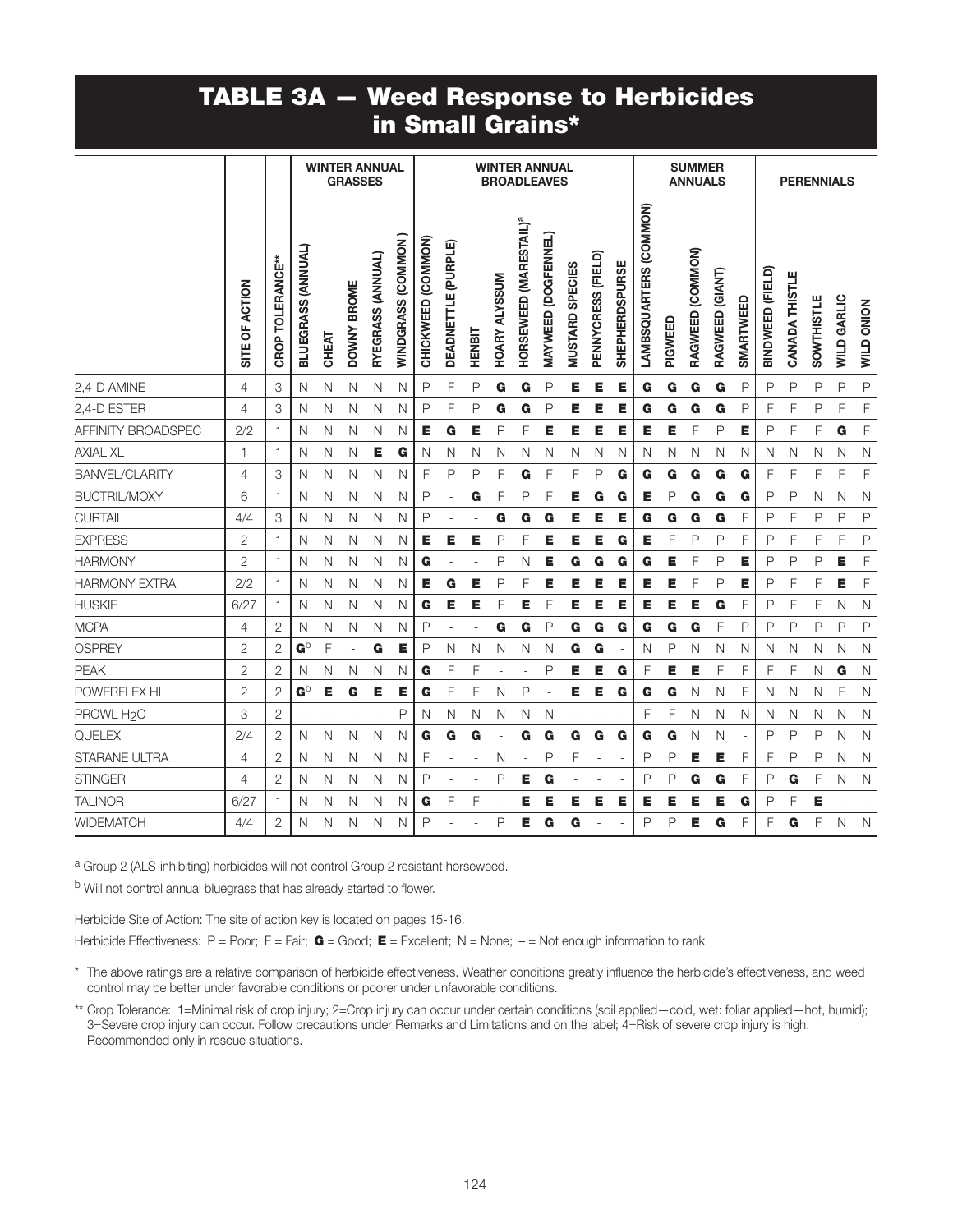# TABLE 3B – Herbicide Premixes in Small Grains

| <b>TRADE NAME</b>         | <b>COMPANY</b>           | <b>FORMULATION</b> | <b>TYPICAL USE RATE</b> | $=$ | <b>EQUIVALENT RATES</b>                                |
|---------------------------|--------------------------|--------------------|-------------------------|-----|--------------------------------------------------------|
| <b>Affinity BroadSpec</b> | <b>FMC</b>               | 50WG               | $0.75$ oz/A             | $=$ | 0.375 oz Harmony $SG +$<br>0.375 oz Express            |
| Curtail                   | <b>BASF</b>              | 2.38L              | $2$ pt/ $A$             | $=$ | $0.25$ pt Stinger +<br>1 pt 2,4-D amine                |
| Harmony Extra             | <b>FMC</b>               | 50WG               | $0.75$ oz/A             | $=$ | 0.5 oz Harmony SG +<br>0.25 oz Express                 |
| Huskie                    | <b>Bayer CropScience</b> | 2.06L              | 13.5 oz/A               | $=$ | $0.74$ pt Buctril +<br>0.033 lb ai pyrasulfotole       |
| Quelex                    | Corteva Agriscience      | 20WG               | $0.75$ oz/A             | $=$ | $0.0046$ lb ae halauxifen +<br>0.0046 lb ai florasulam |
| Talinor                   | Syngenta                 | 1.77L              | $13.7 \text{ oz/A}$     | $=$ | $0.62$ pt Buctril +<br>0.033 lb ai bicyclopyrone       |
| Widematch                 | Corteva Agriscience      | 1.5L               | 1.33 $pt/A$             | $=$ | 5.3 oz Stinger +<br>0.67 pt Starane                    |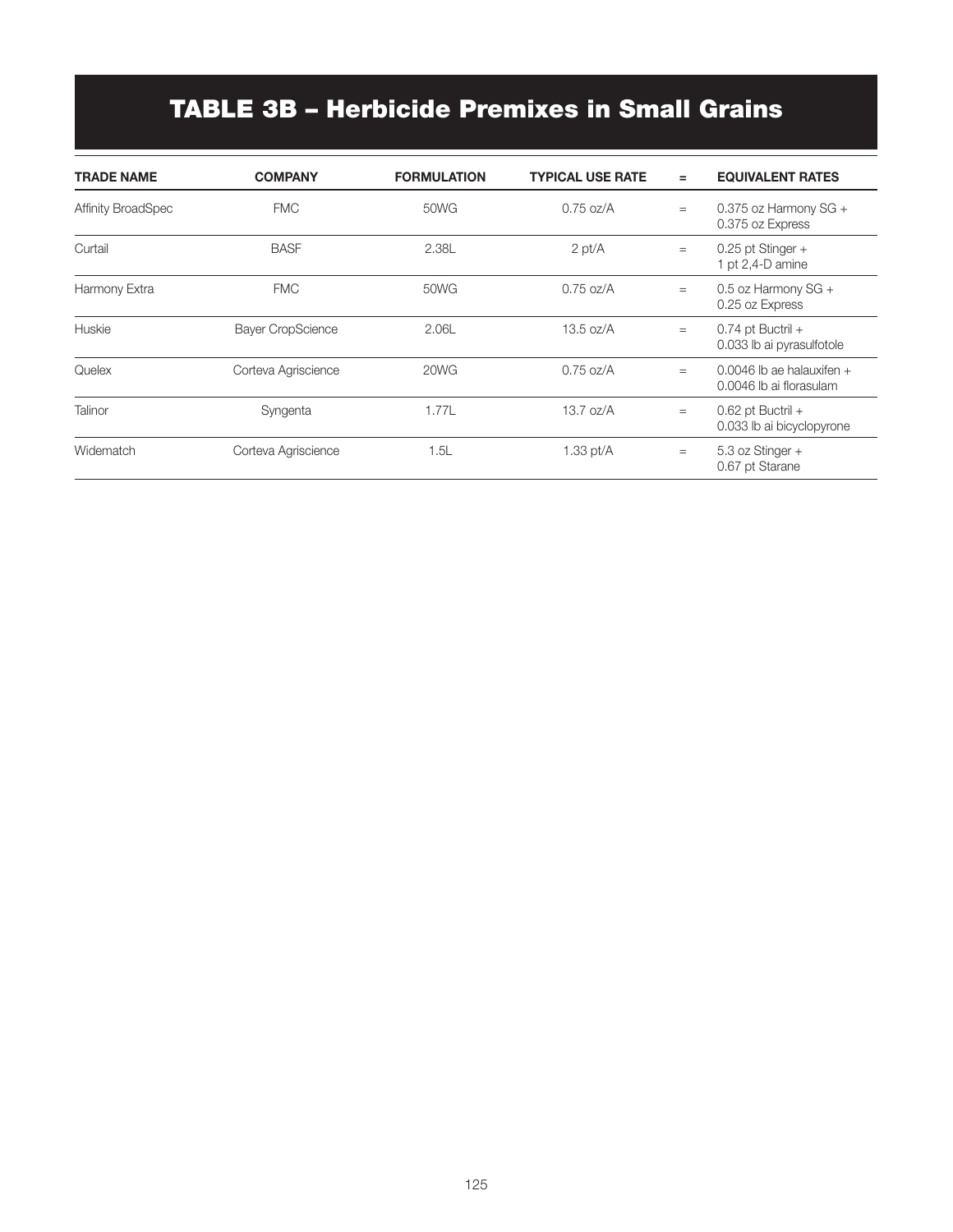## TABLE 3C – Small Grain Herbicides – Remarks and Limitations

### Direct-Drilled Small Grains (No-Till)

#### *(fall or spring seedings following soybeans, corn or dry edible beans)*

In general, complete control of all plants present at the time of planting is required for successful weed control. With direct drilling (no-till), vegetation control is accomplished before planting with burndown herbicides such as paraquat *(Gramoxone)* or glyphosate (Table 10). Other herbicides such as *Sharpen* may be tank-mixed with these products to help improve control of certain weed species (e.g., glyphosate-resistant horseweed). The required application rate varies, depending on weed species and size. Refer to the product labels for details. *Gramoxone* provides faster kill. Glyphosate is preferred if perennial weeds are present, but fields with serious perennial weed problems should not be direct drilled with a small grain until the perennial weeds have been controlled.

The need for a burndown herbicide depends on the species of weeds present. If no weeds are present, a burndown herbicide is not needed. For fall-seeded small grains, fields with small seedlings of species that DO NOT overwinter (summer annuals only) and are present at low densities DO NOT need a burndown herbicide. If the weeds are large, however, or capable of overwintering (winter annuals, biennials or perennials) or if identification of the weeds cannot be confirmed, a burndown herbicide should be used. For spring-seeded small grains, a burndown herbicide should be used if any weeds are present at planting time, regardless of species or size.

Herbicides applied after small grain emergence are not affected by the tillage system used. All of the herbicides listed below can be used in all tillage systems including direct drilling. No weed problems are unique to no-till small grain production. Therefore, no-till small grain production does not present any special weed control concerns.

|                        |                                                                   | Wheat Only - All Tillage Systems |                                                          |                                                                                                                                                                                                                                                                                                                                                                                                                                                                                                                                                                                                                                                                                                                                                                                                                                                                                                                                                                                                                                                                                                                                                                                                   |  |  |  |  |  |
|------------------------|-------------------------------------------------------------------|----------------------------------|----------------------------------------------------------|---------------------------------------------------------------------------------------------------------------------------------------------------------------------------------------------------------------------------------------------------------------------------------------------------------------------------------------------------------------------------------------------------------------------------------------------------------------------------------------------------------------------------------------------------------------------------------------------------------------------------------------------------------------------------------------------------------------------------------------------------------------------------------------------------------------------------------------------------------------------------------------------------------------------------------------------------------------------------------------------------------------------------------------------------------------------------------------------------------------------------------------------------------------------------------------------------|--|--|--|--|--|
| <b>Weed Controlled</b> | <b>Herbicide</b>                                                  | Rate Ib/A<br>a.i.                | <b>Formulation/A</b>                                     | <b>Remarks and Limitations</b>                                                                                                                                                                                                                                                                                                                                                                                                                                                                                                                                                                                                                                                                                                                                                                                                                                                                                                                                                                                                                                                                                                                                                                    |  |  |  |  |  |
| Annual grasses         | mesosulfuron<br>(Osprey)<br>surfactant<br>$+$<br>ammonium sulfate | 0.013                            | 4.75 oz 4.5WG<br>$^{+}$<br>0.5%<br>$+$<br>3 <sub>h</sub> | • Refer to Table 3A for weed control and crop tolerance<br>ratings.<br>• Apply in the fall after wheat emergence, or in the spring<br>before jointing.<br>• Osprey will provide control of windgrass, annual bluegrass,<br>annual ryegrass, and cheat.<br>• Methylated seed oil at 1.5 pt/A can be used in place of<br>surfactant + ammonium sulfate.<br>• Red clover can be frost-seeded after fall applications of<br>Osprey – some initial injury may occur. DO NOT apply<br>Osprey in the spring if red clover is frost-seeded.<br>• DO NOT apply to barley.<br>• Osprey should be applied using water as the spray<br>carrier, but up to 15% of the spray solution can be nitrogen<br>fertilizer solution.<br>• DO NOT use spray additives that alter the spray solution<br>below 6.0 pH.<br>• DO NOT apply more than a total of 4.75 oz/A per crop year.<br>• May be tank mixed with other herbicides to control a broader<br>spectrum of broadleaf weeds. See label for tank mix<br>partners.<br>• Refer to Table 3E for harvest restrictions.<br>• Crop rotation restrictions: Rotation interval for corn is<br>12 months. Refer to label and Table 12 for crop rotation<br>restrictions. |  |  |  |  |  |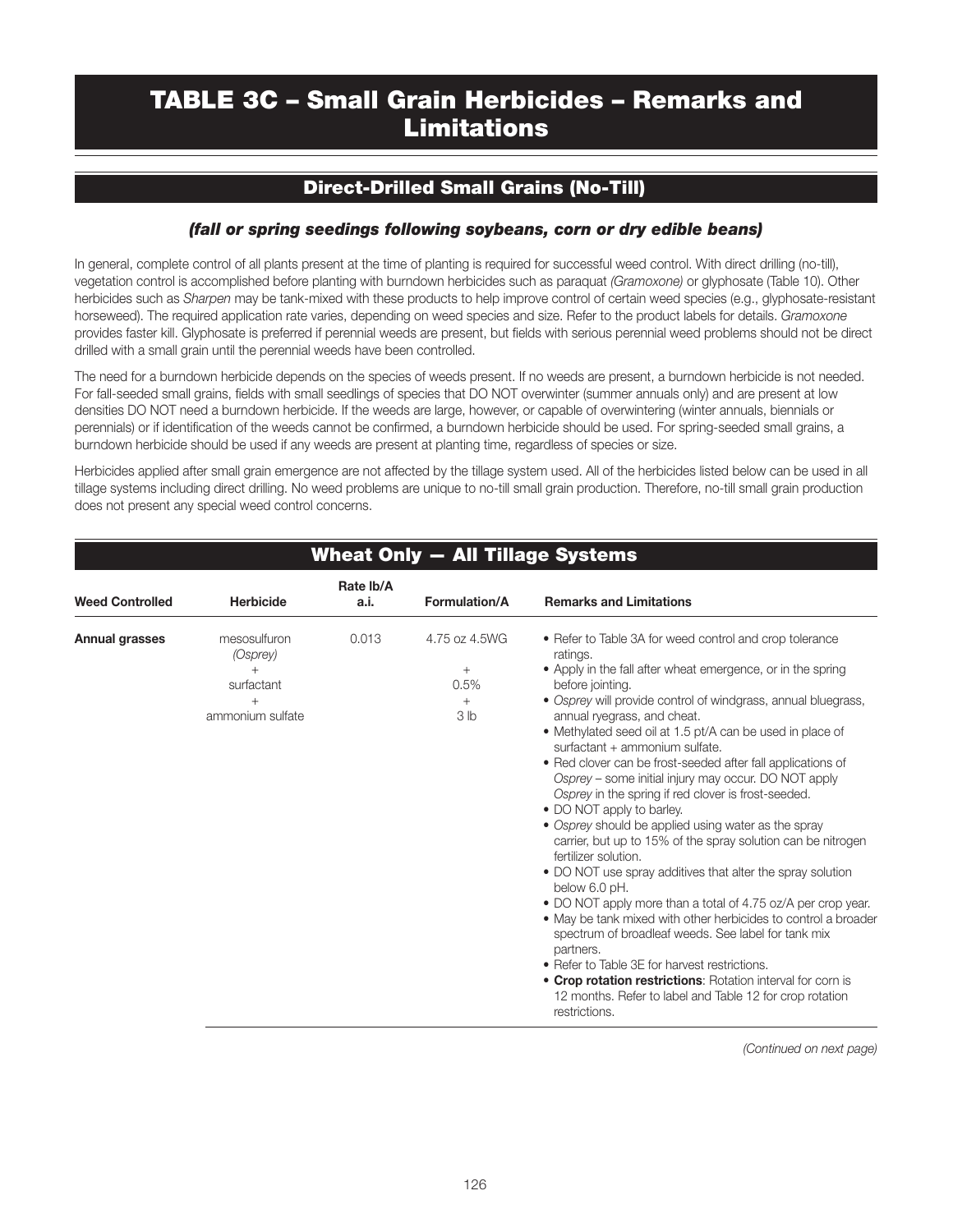|                        |                                                                                 | <b>Wheat Only - All Tillage Systems (continued)</b> |                                                          |                                                                                                                                                                                                                                                                                                                                                                                                                                                                                                                                                                                                                                                                                                                                                                                                                                                                                                                                                                                                                                                                                                                                                                                        |  |  |  |  |  |  |
|------------------------|---------------------------------------------------------------------------------|-----------------------------------------------------|----------------------------------------------------------|----------------------------------------------------------------------------------------------------------------------------------------------------------------------------------------------------------------------------------------------------------------------------------------------------------------------------------------------------------------------------------------------------------------------------------------------------------------------------------------------------------------------------------------------------------------------------------------------------------------------------------------------------------------------------------------------------------------------------------------------------------------------------------------------------------------------------------------------------------------------------------------------------------------------------------------------------------------------------------------------------------------------------------------------------------------------------------------------------------------------------------------------------------------------------------------|--|--|--|--|--|--|
| <b>Weed Controlled</b> | <b>Herbicide</b>                                                                | Rate Ib/A<br>a.i.                                   | Formulation/A                                            | <b>Remarks and Limitations</b>                                                                                                                                                                                                                                                                                                                                                                                                                                                                                                                                                                                                                                                                                                                                                                                                                                                                                                                                                                                                                                                                                                                                                         |  |  |  |  |  |  |
| (continued)            |                                                                                 |                                                     |                                                          |                                                                                                                                                                                                                                                                                                                                                                                                                                                                                                                                                                                                                                                                                                                                                                                                                                                                                                                                                                                                                                                                                                                                                                                        |  |  |  |  |  |  |
| Annual grasses         | pyroxsulam<br>(PowerFlex HL)<br>$+$<br>surfactant<br>$^{+}$<br>ammonium sulfate | 0.016                                               | 2 oz 13WG<br>$^{+}$<br>0.5%<br>$^{+}$<br>3 <sub>lb</sub> | • Refer to Table 3A for weed control and crop tolerance<br>ratings.<br>• Apply to winter wheat in the fall or spring from the 3 leaf<br>stage to jointing, between Feeke's stages 1.3 and 6<br>(Figure 1).<br>• PowerFlex HL may only be applied to wheat.<br>• PowerFlex HL is labeled for control of windgrass and cheat.<br>• Most effective when grass weeds are at the 2 leaf stage and<br>broadleaf weeds are less than 2 inches tall.<br>• Red clover can be frost-seeded after fall applications of<br>PowerFlex HL – some initial injury may occur. DO NOT apply<br>PowerFlex HL in the spring if red clover is frost-seeded.<br>• PowerFlex HL may be applied with no more than 50% of<br>the spray carrier as liquid nitrogen (<30 lb actual nitrogen),<br>reduce the rate of surfactant to 0.25% - foliar leaf burn,<br>yellowing, and reduced growth may occur.<br>• PowerFlex HL will not control ALS-resistant weed species.<br>• DO NOT apply to barley.<br>. DO NOT tank-mix with dicamba, 2,4-D amine, or MCPA -<br>grass control will be reduced.<br>• Refer to Table 3E for harvest restrictions.<br>• Refer to label and Table 12 for crop rotation restrictions. |  |  |  |  |  |  |
|                        | pendimethalin<br>(Prowl H <sub>2</sub> O)                                       | 0.95                                                | 2 pt 3.8CS                                               | • Refer to Table 3A for weed control and crop tolerance<br>ratings.<br>• Prowl H2O may only be applied to wheat.<br>• Apply between 1 leaf and flag leaf emergence, between<br>Feeke's stages 1 and 7.9 (Figure 1).<br>• Prowl H2O has limited effectiveness against windgrass.<br>• Prowl H <sub>2</sub> O will not control emerged weeds. Prowl H <sub>2</sub> O<br>should be applied before target weed emergence.<br>• Wheat seed must be planted 1/2 to 1 inch deep to avoid<br>crop injury.<br>• Refer to Table 3E for harvest restrictions.<br>• Refer to label and Table 12 for crop rotation restrictions.                                                                                                                                                                                                                                                                                                                                                                                                                                                                                                                                                                    |  |  |  |  |  |  |

## Barley and Wheat — All Tillage Systems

| <b>Weed Controlled</b> | <b>Herbicide</b>        | Rate Ib/A<br>a.i. | <b>Formulation/A</b> | <b>Remarks and Limitations</b>                                                                                                                                                                                                                                                                                                                                                                                                                                                                              |
|------------------------|-------------------------|-------------------|----------------------|-------------------------------------------------------------------------------------------------------------------------------------------------------------------------------------------------------------------------------------------------------------------------------------------------------------------------------------------------------------------------------------------------------------------------------------------------------------------------------------------------------------|
| <b>Annual grasses</b>  | pinoxaden<br>(Axial XL) | 0.054             | 16.4 oz 0.42L        | • Refer to Table 3A for weed control and crop tolerance<br>ratings.<br>• Apply from the 2-leaf stage to pre-boot stage (Figure 1).<br>• Axial XL is labeled for control of windgrass.<br>• May be tank mixed with most other herbicides. Consult<br>label for tank mix partners.<br>• Weeds should be actively growing, 1- to 5-leaf grasses.<br>• Axial XL contains a built-in adjuvant.<br>• Refer to Table 3E for harvest restrictions.<br>• Refer to label and Table 12 for crop rotation restrictions. |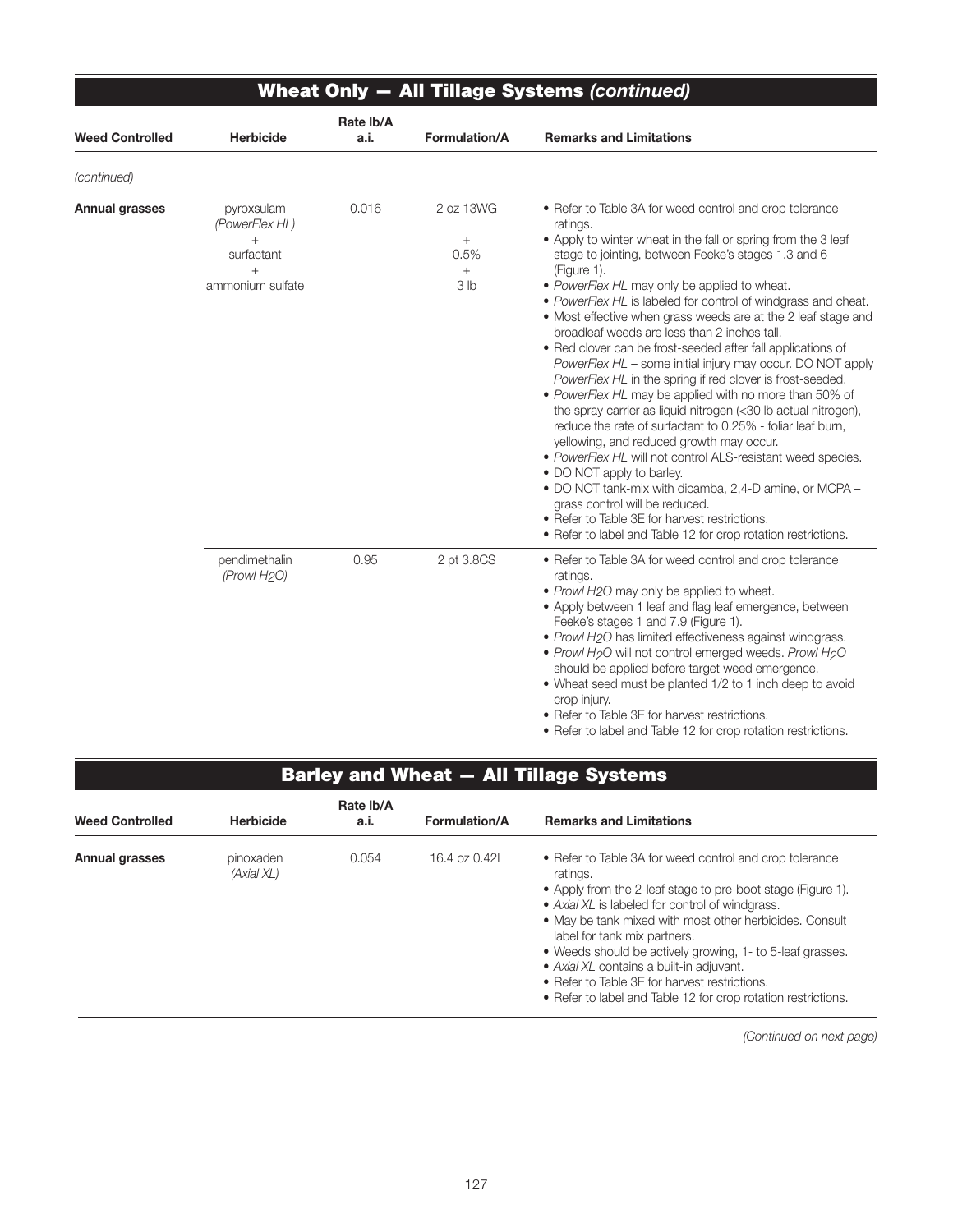|                           |                                                                                              |                   |                                          | <b>Barley and Wheat - All Tillage Systems (continued)</b>                                                                                                                                                                                                                                                                                                                                                                                                                                                                                                                                                                                                                                                                                                                                                                                                                                                                                                                                                                                                                                                                                                                                                                                                                                                                                                                                                                                                                                                                                                                                           |
|---------------------------|----------------------------------------------------------------------------------------------|-------------------|------------------------------------------|-----------------------------------------------------------------------------------------------------------------------------------------------------------------------------------------------------------------------------------------------------------------------------------------------------------------------------------------------------------------------------------------------------------------------------------------------------------------------------------------------------------------------------------------------------------------------------------------------------------------------------------------------------------------------------------------------------------------------------------------------------------------------------------------------------------------------------------------------------------------------------------------------------------------------------------------------------------------------------------------------------------------------------------------------------------------------------------------------------------------------------------------------------------------------------------------------------------------------------------------------------------------------------------------------------------------------------------------------------------------------------------------------------------------------------------------------------------------------------------------------------------------------------------------------------------------------------------------------------|
| <b>Weed Controlled</b>    | <b>Herbicide</b>                                                                             | Rate Ib/A<br>a.i. | Formulation/A                            | <b>Remarks and Limitations</b>                                                                                                                                                                                                                                                                                                                                                                                                                                                                                                                                                                                                                                                                                                                                                                                                                                                                                                                                                                                                                                                                                                                                                                                                                                                                                                                                                                                                                                                                                                                                                                      |
| (continued)               |                                                                                              |                   |                                          |                                                                                                                                                                                                                                                                                                                                                                                                                                                                                                                                                                                                                                                                                                                                                                                                                                                                                                                                                                                                                                                                                                                                                                                                                                                                                                                                                                                                                                                                                                                                                                                                     |
| <b>Annual broadleaves</b> | 2,4-D amine<br><b>or</b>                                                                     | 0.5               | 1 pt $4L$                                | • Refer to Table 3A for weed control and crop tolerance ratings.<br>• Apply in the spring to actively growing grain following                                                                                                                                                                                                                                                                                                                                                                                                                                                                                                                                                                                                                                                                                                                                                                                                                                                                                                                                                                                                                                                                                                                                                                                                                                                                                                                                                                                                                                                                       |
|                           | 2,4-D ester                                                                                  | 0.5               | 1 pt $4L$                                | tillering (usually about 6-8 inches tall) but prior to jointing,<br>between Feeke's stages 3 and 6 (Figure 1).<br>• DO NOT treat in the BOOT to DOUGH stage.<br>• DO NOT apply in the fall.<br>• Most effective when weeds are small (less than 4 inches).<br>• DO NOT frost-seed red clover if 2,4-D is applied.<br>• 2,4-D ester will provide suppression of wild garlic and wild<br>onion.<br>. Not effective on smartweed and wild buckwheat.<br>• Liquid nitrogen fertilizer solutions can be used as the carrier<br>in place of water.<br>• 2,4-D ester mixes easier with 28% liquid nitrogen.<br>• Refer to Table 3E for harvest restrictions.<br>• Refer to Table 12 for crop rotation restrictions.                                                                                                                                                                                                                                                                                                                                                                                                                                                                                                                                                                                                                                                                                                                                                                                                                                                                                        |
|                           | thifensulfuron-methyl +<br>tribenuron-methyl<br>(Affinity BroadSpec)<br>$^{+}$<br>surfactant | 0.023             | 0.75 oz 50WG<br>$\! + \!\!\!\!$<br>0.25% | • Refer to Table 3A for weed control and crop tolerance ratings.<br>• See Table 3B for individual product rate equivalents for the<br>premix.<br>• Apply to winter wheat and barley after the crop is in the<br>2-leaf stage but before the flag leaf is visible, between<br>Feeke's stages 1.2 and 7.9 (Figure 1).<br>• Most effective if weeds are small, 4 inches or less.<br>• Red clover can be frost-seeded after fall applications of<br>Affinity BroadSpec. DO NOT apply Affinity BroadSpec in the<br>spring if red clover is frost-seeded.<br>• Affinity BroadSpec may be tank mixed with 2,4-D, MCPA or<br>Buctril and improved control of ragweed.<br>• Tank mixes with 2,4-D may improve thistle control but also<br>carry a greater risk of crop injury. To reduce this risk, apply<br>2,4-D at no more than 0.5 pt/A (0.25 lb ai/A) of 2.4-D and<br>reduce surfactant concentration to 0.125%.<br>• For severe infestation, increase Affinity BroadSpec rate to<br>$1.0$ oz/A.<br>• Caution: If liquid nitrogen fertilizer is used as the herbicide<br>carrier, leaf burn, yellowing, and stunting are likely. Crop inju-<br>ry is greatly reduced if the spray carrier is a 50:50 mixture of<br>liquid nitrogen to water compared with 100% liquid nitrogen<br>as the carrier. With favorable growing conditions the symp-<br>toms are temporary, but this practice is not recommended.<br>• Caution: DO NOT USE Affinity BroadSpec plus malathion,<br>as crop injury will occur.<br>• Refer to Table 3E for harvest restrictions.<br>• See Table 12 for crop rotation restrictions. |

٦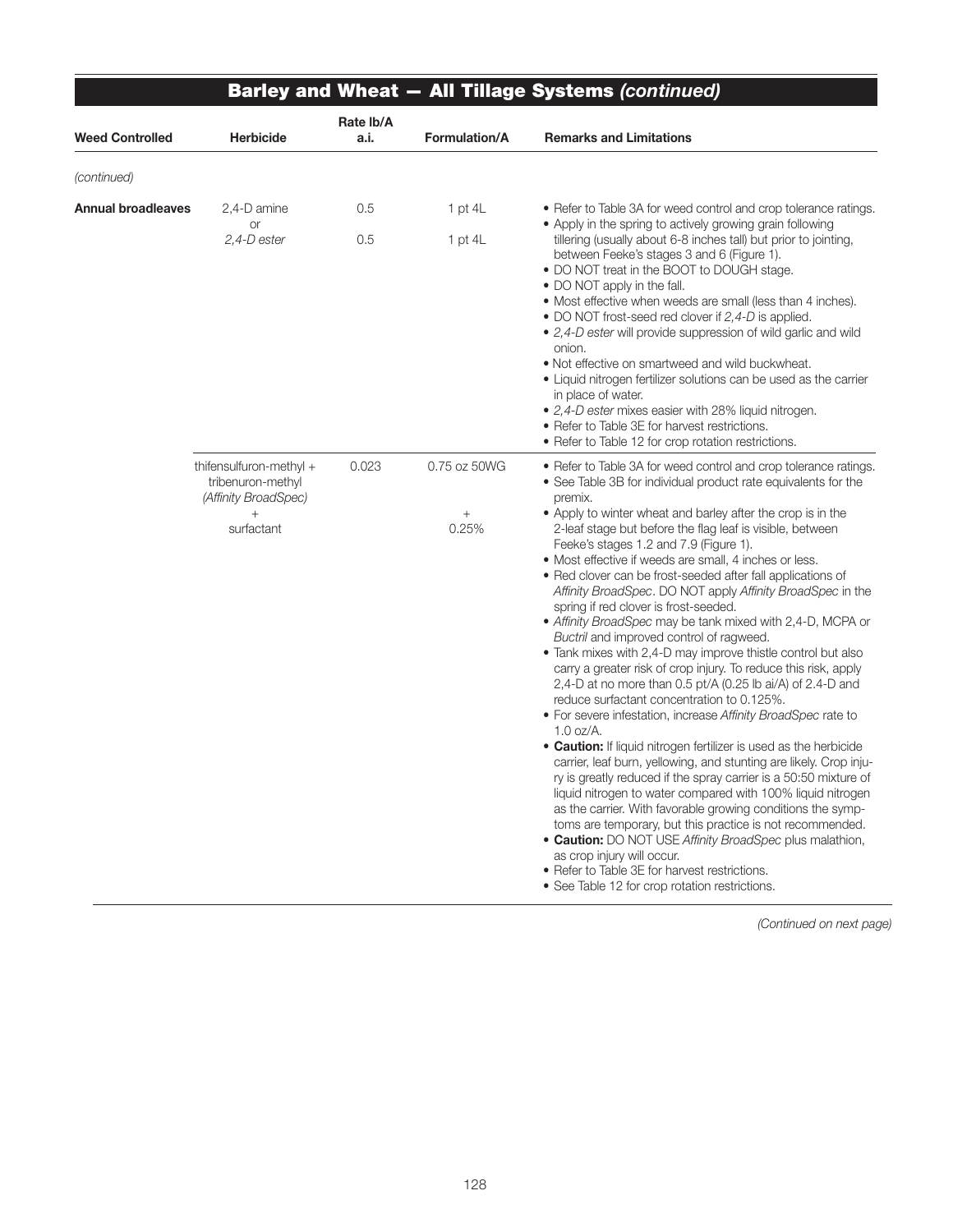|                        |                                         |                   |               | <b>Barley and Wheat - All Tillage Systems (continued)</b>                                                                                                                                                                                                                                                                                                                                                                                                                                                                                                                                                                                                                                                                                                                                                                                                                                                                                                        |
|------------------------|-----------------------------------------|-------------------|---------------|------------------------------------------------------------------------------------------------------------------------------------------------------------------------------------------------------------------------------------------------------------------------------------------------------------------------------------------------------------------------------------------------------------------------------------------------------------------------------------------------------------------------------------------------------------------------------------------------------------------------------------------------------------------------------------------------------------------------------------------------------------------------------------------------------------------------------------------------------------------------------------------------------------------------------------------------------------------|
| <b>Weed Controlled</b> | <b>Herbicide</b>                        | Rate lb/A<br>a.i. | Formulation/A | <b>Remarks and Limitations</b>                                                                                                                                                                                                                                                                                                                                                                                                                                                                                                                                                                                                                                                                                                                                                                                                                                                                                                                                   |
| (continued)            |                                         |                   |               |                                                                                                                                                                                                                                                                                                                                                                                                                                                                                                                                                                                                                                                                                                                                                                                                                                                                                                                                                                  |
| Annual broadleaves     | dicamba<br>(Banvel, Clarity)            | 0.125             | 0.25 pt 4L    | • Refer to Table 3A for weed control and crop tolerance<br>ratings.<br>• Apply in spring to actively growing plants with a well<br>established secondary root system or following tillering but<br>prior to jointing, between Feeke's stages 3 and 6 (Figure 1).<br>• Some wheat varieties are sensitive to dicamba.<br>. DO NOT apply dicamba to wheat varieties Wakefield or<br>Madison - severe injury and yield loss will occur.<br>• DO NOT apply to spring-seeded barley.<br>• DO NOT frost-seed red clover if dicamba is applied.<br>• Most effective when weeds are small, less than 4 inches.<br>• Dicamba provides some control of bindweed, thistles, wild<br>garlic and wild onion.<br>. More effective than 2,4-D on smartweed, wild buckwheat,<br>and perennials.<br>• CAUTION should be taken to avoid vapor and particle spray<br>drift.<br>• Refer to Table 3E for harvest restrictions.<br>• Refer to Table 12 for crop rotation restrictions. |
|                        | bromoxynil<br>(Buctril, Moxy, others)   | 0.35              | 1.5 pt 2L     | • Refer to Table 3A for weed control and crop tolerance<br>ratings.<br>• Apply from emergence to boot stage, between Feeke's<br>stages 1 and 9 (Figure 1).<br>• Buctril may be applied to small grains seeded with ALFALFA<br>only. Alfalfa needs to have at least 4 trifoliate leaves prior to<br>application and air temperatures should not exceed 70°F at<br>and 3 days following application.<br>• Good coverage is essential.<br>• Bromoxynil must be applied to small weeds for effective<br>control.<br>• Redroot pigweed and mustard must be controlled when very<br>small (refer to label for details).<br>• Very good crop safety.<br>• Refer to Table 3E for harvest restrictions.<br>• Refer to Table 12 for crop rotation restrictions.                                                                                                                                                                                                            |
|                        | clopyralid+<br>2,4-D amine<br>(Curtail) | 0.6               | 2 pt 2.38L    | • Refer to Table 3A for weed control and crop tolerance<br>ratings.<br>• See Table 3B for individual product rate equivalents for the<br>premix.<br>• For control of annual broadleaves and suppression of<br>3 Canada thistle.<br>. Apply to wheat and barley following tillering but prior to joint-<br>ing, between Feeke's stages 3 and 6 (Figure 1).<br>• DO NOT treat in the BOOT to DOUGH stage.<br>• DO NOT treat a field with Curtail that has been treated<br>previously with 2,4-D or dicamba.<br>• Refer to Table 3E for harvest restrictions.<br>• Rotation interval for soybeans and dry beans is extended to<br>18 months if soils contain less than 2% organic matter and<br>natural precipitation is less than 15 inches during the 10.5<br>months following treatment.<br>• See Table 12 for crop rotation restrictions.                                                                                                                       |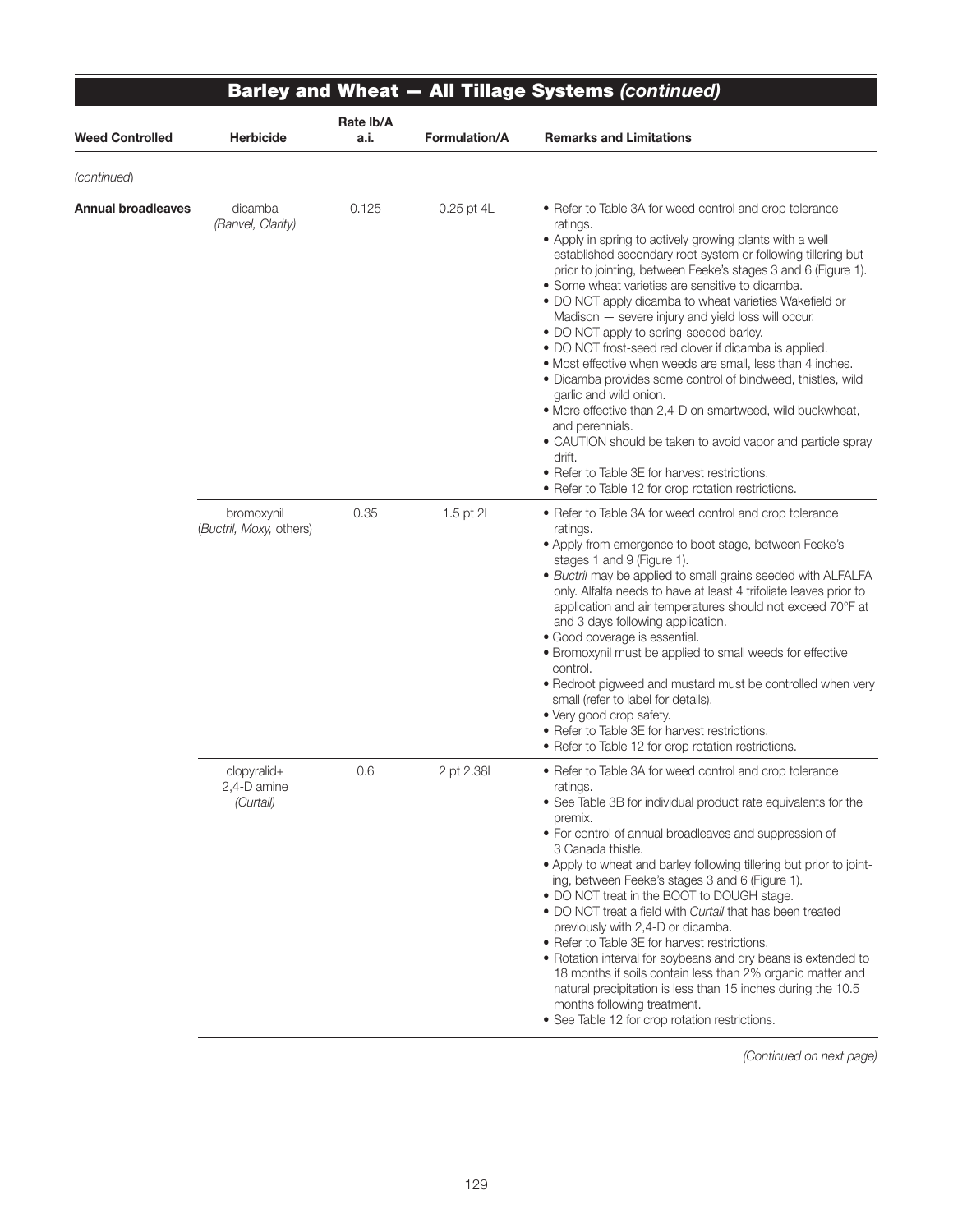|                           |                                                            |                   |                                          | <b>Barley and Wheat - All Tillage Systems (continued)</b>                                                                                                                                                                                                                                                                                                                                                                                                                                                                                                                                                                                                                                                                                                                                                                                                                                                                                                                                                                                                                                                                                                                                                             |
|---------------------------|------------------------------------------------------------|-------------------|------------------------------------------|-----------------------------------------------------------------------------------------------------------------------------------------------------------------------------------------------------------------------------------------------------------------------------------------------------------------------------------------------------------------------------------------------------------------------------------------------------------------------------------------------------------------------------------------------------------------------------------------------------------------------------------------------------------------------------------------------------------------------------------------------------------------------------------------------------------------------------------------------------------------------------------------------------------------------------------------------------------------------------------------------------------------------------------------------------------------------------------------------------------------------------------------------------------------------------------------------------------------------|
| <b>Weed Controlled</b>    | <b>Herbicide</b>                                           | Rate lb/A<br>a.i. | <b>Formulation/A</b>                     | <b>Remarks and Limitations</b>                                                                                                                                                                                                                                                                                                                                                                                                                                                                                                                                                                                                                                                                                                                                                                                                                                                                                                                                                                                                                                                                                                                                                                                        |
| (continued)               |                                                            |                   |                                          |                                                                                                                                                                                                                                                                                                                                                                                                                                                                                                                                                                                                                                                                                                                                                                                                                                                                                                                                                                                                                                                                                                                                                                                                                       |
| <b>Annual broadleaves</b> | tribenuron-methyl<br>(Express SG)<br>$^{+}$<br>surfactant  | 0.016             | 0.5 oz 50WG<br>$\! + \!\!\!\!$<br>0.25%  | • Refer to Table 3A for weed control and crop tolerance<br>ratings.<br>• Apply after the crop has reached the 2-leaf stage but<br>3 before the flag leaf is visible, between Feeke's stages 1.2<br>and 7.9 (Figure 1).<br>· Provides some suppression of Canada thistle and sowthistle.<br>Apply when thistles are actively growing and 4-8 inches tall<br>with 2-6 inches of new growth.<br>• Express may be tank mixed with 2,4-D, MCPA or Buctril for<br>improved control of ragweed.<br>• Tank mixes with 2,4-D may improve thistle control but also<br>carry a greater risk of crop injury. To reduce this risk, apply<br>no more than 0.5 pt/A (0.25 lb a.i./A) of 2,4-D and reduce<br>surfactant concentration to 0.125%.<br>• Spectrum of annual weeds controlled is narrower than with<br>Harmony Extra or Affinity Broadspec.<br>• Very good crop safety.<br>. Caution: If liquid nitrogen fertilizer is used as the herbicide<br>carrier, leaf burn, yellowing, and stunting are likely. With<br>favorable growing conditions the symptoms are temporary,<br>but this practice is not recommended.<br>• Refer to Table 3E for harvest restrictions.<br>• Refer to Table 12 for crop rotation restrictions. |
|                           | thifensulfuron-methyl<br>(Harmony SG)<br>$+$<br>surfactant | 0.023             | 0.75 oz 50WG<br>$\! + \!\!\!\!$<br>0.25% | • Refer to Table 3A for weed control and crop tolerance ratings.<br>• Apply to winter wheat and barley after the crop is in<br>the 2-leaf stage but before the flag leaf is visible,<br>between Feeke's stages 1.2 and 7.9 (Figure 1).<br>• Most effective if weeds are small, 4 inches or less.<br>• Harmony may be tank mixed with 2,4-D, MCPA or Buctril for<br>improved control of ragweed.<br>• Tank mixes with 2,4-D may improve thistle control but also<br>carry a greater risk of crop injury. To reduce this risk, apply<br>no more than 0.5 pt/A (0.25 lb ai/A) of 2,4-D and reduce<br>surfactant concentration to 0.125%.<br>. For severe infestation, increase Harmony SG rate to 0.9<br>oz/A.<br>• For mayweed (dogfennel) control, reduce the Harmony SG<br>rate to 0.45 oz/A.<br>• Control of common ragweed is inconsistent.<br>. Caution: If liquid nitrogen fertilizer is used as the herbicide<br>carrier, leaf burn, yellowing, and stunting are likely. With<br>favorable growing conditions the symptoms are temporary,<br>but this practice is not recommended.<br>• Refer to Table 3E for harvest restrictions.<br>• Refer to Table 12 for crop rotation restrictions.                       |

∍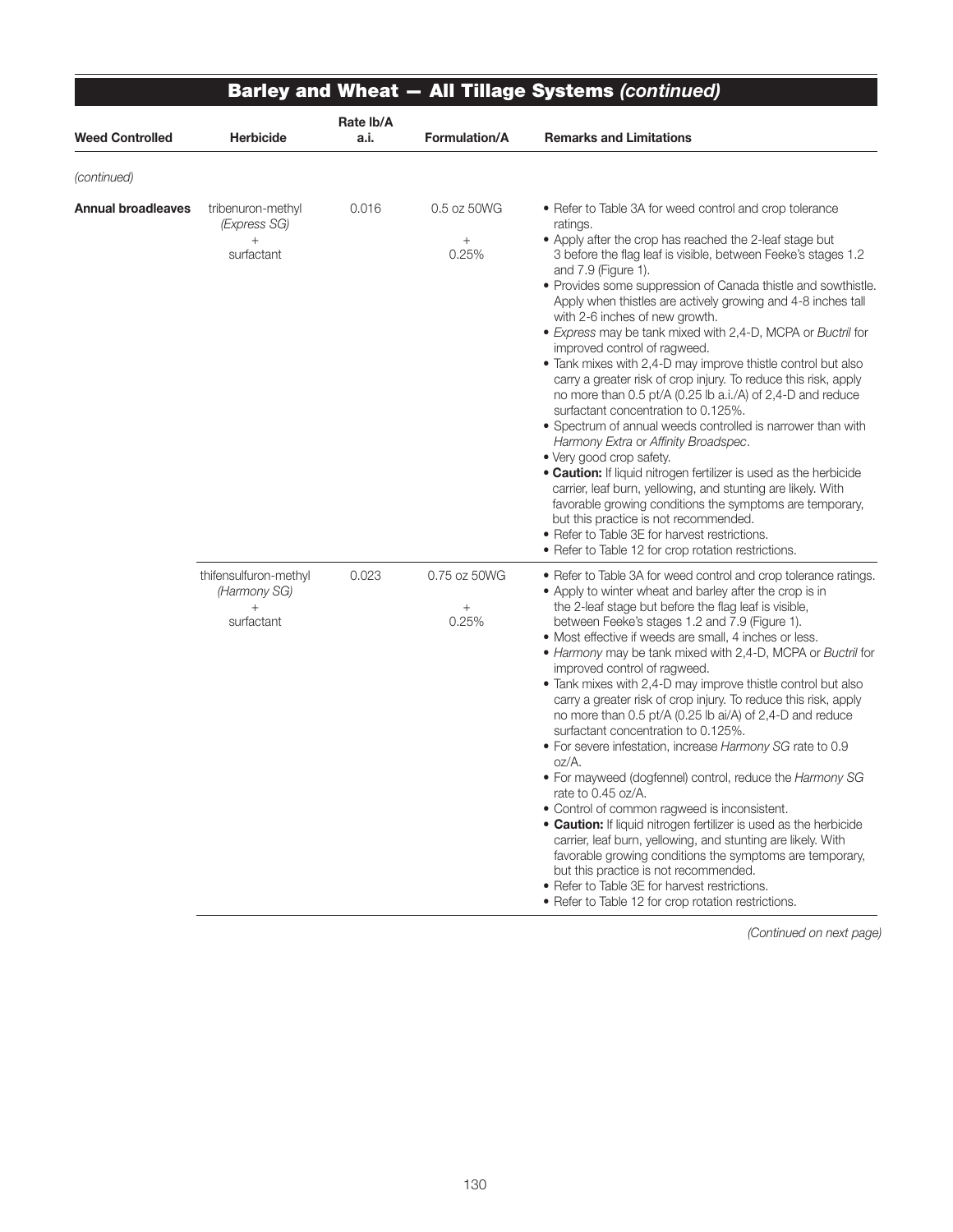|                        |                                                                                                 |                   |                                                   | <b>Barley and Wheat - All Tillage Systems (continued)</b>                                                                                                                                                                                                                                                                                                                                                                                                                                                                                                                                                                                                                                                                                                                                                                                                                                                                                                                                                                                                                                                                                                                                                                                                                                                                                                                                                                                                                                                                                                                                             |
|------------------------|-------------------------------------------------------------------------------------------------|-------------------|---------------------------------------------------|-------------------------------------------------------------------------------------------------------------------------------------------------------------------------------------------------------------------------------------------------------------------------------------------------------------------------------------------------------------------------------------------------------------------------------------------------------------------------------------------------------------------------------------------------------------------------------------------------------------------------------------------------------------------------------------------------------------------------------------------------------------------------------------------------------------------------------------------------------------------------------------------------------------------------------------------------------------------------------------------------------------------------------------------------------------------------------------------------------------------------------------------------------------------------------------------------------------------------------------------------------------------------------------------------------------------------------------------------------------------------------------------------------------------------------------------------------------------------------------------------------------------------------------------------------------------------------------------------------|
| <b>Weed Controlled</b> | Herbicide                                                                                       | Rate lb/A<br>a.i. | Formulation/A                                     | <b>Remarks and Limitations</b>                                                                                                                                                                                                                                                                                                                                                                                                                                                                                                                                                                                                                                                                                                                                                                                                                                                                                                                                                                                                                                                                                                                                                                                                                                                                                                                                                                                                                                                                                                                                                                        |
| (continued)            |                                                                                                 |                   |                                                   |                                                                                                                                                                                                                                                                                                                                                                                                                                                                                                                                                                                                                                                                                                                                                                                                                                                                                                                                                                                                                                                                                                                                                                                                                                                                                                                                                                                                                                                                                                                                                                                                       |
| Annual broadleaves     | thifensulfuron-methyl $+$<br>tribenuron-methyl<br>(Harmony Extra SG)<br>$^{+}$<br>surfactant    | 0.023             | 0.75 50WG<br>$\! + \!\!\!\!$<br>0.25%             | • Refer to Table 3A for weed control and crop tolerance ratings.<br>• See Table 3B for individual product rate equivalents for the<br>premix.<br>• Apply to winter wheat and barley after the crop is in<br>the 2-leaf stage but before the flag leaf is visible, between<br>Feeke's stages 1.2 and 7.9 (Figure 1).<br>• Harmony Extra is the best herbicide option for controlling<br>wild garlic - increase the rate to 0.9 oz/A and apply when<br>wild garlic is less than 12 inches tall with 2-4 inches of new<br>growth.<br>• Harmony Extra will provide some control of wild onion.<br>• Most effective if weeds are small, 4 inches or less.3<br>• Harmony Extra may be tank mixed with 2,4-D, MCPA or<br>Buctril for improved control of ragweed. Tank mixes with<br>2,4-D may improve thistle control but also carry a greater<br>risk of crop injury. To reduce this risk, no more than 0.5 pt/A<br>(0.25 lb ai/A) of 2,4-D and reduce surfactant concentration<br>to 0.125%.<br>• For severe infestations and control of Canada thistle,<br>increase the Harmony Extra SG rate to 0.9 oz/A.<br>• For mayweed (dogfennel) control, Harmony Extra SG rate<br>may be reduced to 0.45 oz/A.<br>• Control of common ragweed is inconsistent.<br>• Caution: If liquid nitrogen fertilizer is used as the herbicide<br>carrier, leaf burn, yellowing, and stunting are likely. With<br>favorable growing conditions the symptoms are temporary,<br>but this practice is not recommended.<br>• Refer to Table 3E for harvest restrictions.<br>• Refer to Table 12 for crop rotation restrictions. |
|                        | pyrasulfotole +<br>bromoxynil<br>(Huskie)<br>$^{+}$<br>surfactant<br>$^{+}$<br>ammonium sulfate | 0.217             | 13.5 oz 2.06L<br>$+$<br>0.25%<br>$^{+}$<br>1 lb/A | • Refer to Table 3A for weed control and crop tolerance ratings.<br>• See Table 3B for individual product rate equivalents for the<br>premix.<br>• Apply between 1 leaf and up to flag leaf emergence,<br>between Feeke's stages 1 and 7.9 (Figure 1).<br>• Apply to actively growing weeds with 1 to 4 leaves.<br>• A nitrogen source $-$ ammonium sulfate (0.5 to 1 lb/A) or<br>28% nitrogen (1 to 2 qt/A) $-$ is required.<br>• Under cool conditions early in the spring, increase the<br>Huskie rate to 15 oz/A.<br>• Red clover can be frost-seeded after fall applications of<br>Huskie – some initial leaf margin bleaching may occur. DO<br>NOT apply Huskie in the spring if red clover is frost-seeded.<br>• Liquid nitrogen fertilizer solutions can be used as the carrier<br>in place of water (WHEAT ONLY). For fall applications, DO<br>NOT apply more than a 50:50 mixture of liquid nitrogen to<br>water as the spray carrier. In the spring, crop injury is greatly<br>reduced if the spray carrier is a 50:50 mixture of liquid<br>nitrogen to water compared with 100% liquid nitrogen as the<br>carrier.<br>• Refer to Table 3E for harvest restrictions.<br>• Refer to label and Table 12 for crop rotation restrictions.                                                                                                                                                                                                                                                                                                                                                      |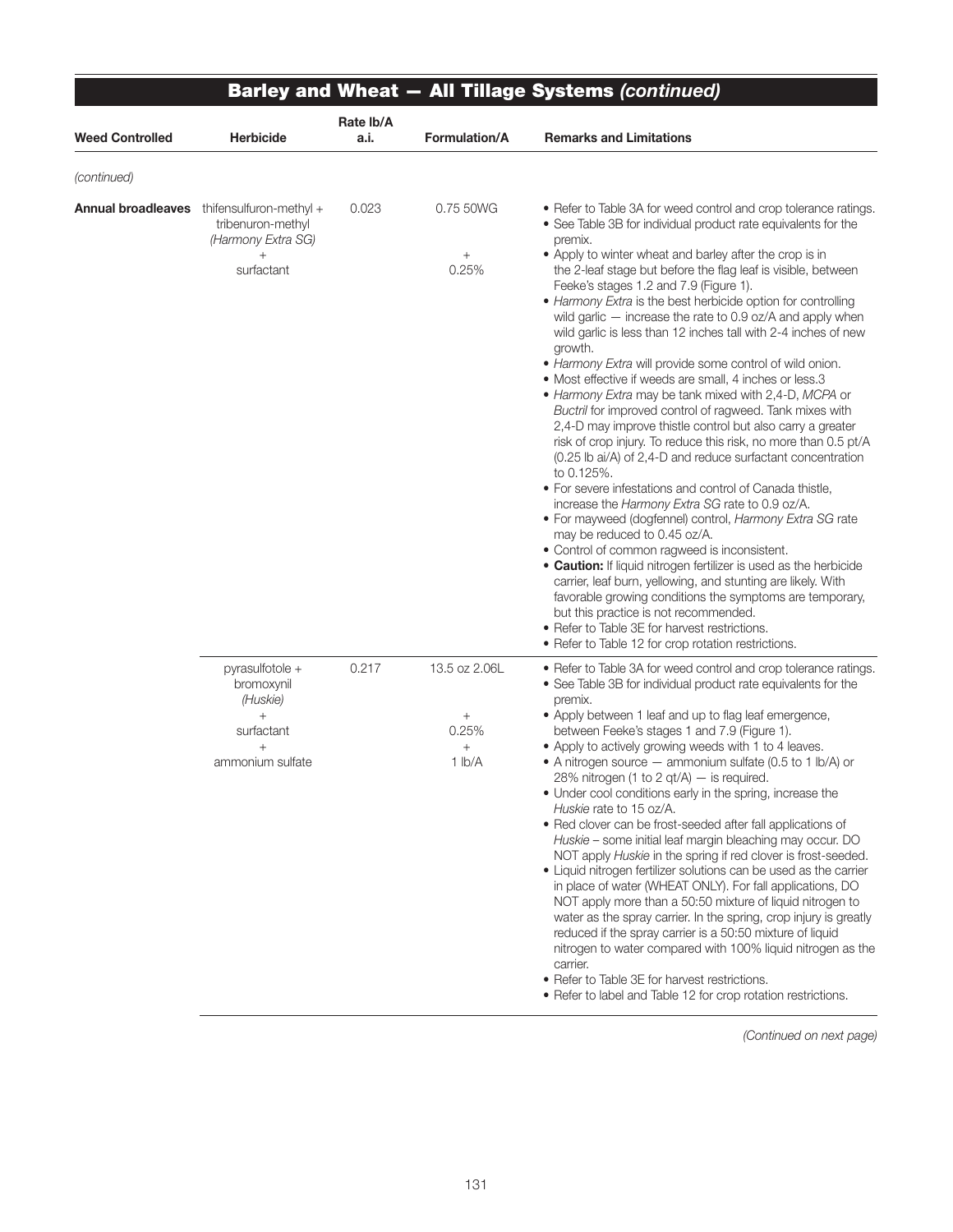|                        |                                                                            |                   |                                       | <b>Barley and Wheat - All Tillage Systems (continued)</b>                                                                                                                                                                                                                                                                                                                                                                                                                                                                                                                                                                                                                                                                                                                                                                                                                                                                                                                                                                                                                                               |
|------------------------|----------------------------------------------------------------------------|-------------------|---------------------------------------|---------------------------------------------------------------------------------------------------------------------------------------------------------------------------------------------------------------------------------------------------------------------------------------------------------------------------------------------------------------------------------------------------------------------------------------------------------------------------------------------------------------------------------------------------------------------------------------------------------------------------------------------------------------------------------------------------------------------------------------------------------------------------------------------------------------------------------------------------------------------------------------------------------------------------------------------------------------------------------------------------------------------------------------------------------------------------------------------------------|
| <b>Weed Controlled</b> | <b>Herbicide</b>                                                           | Rate Ib/A<br>a.i. | <b>Formulation/A</b>                  | <b>Remarks and Limitations</b>                                                                                                                                                                                                                                                                                                                                                                                                                                                                                                                                                                                                                                                                                                                                                                                                                                                                                                                                                                                                                                                                          |
| (continued)            |                                                                            |                   |                                       |                                                                                                                                                                                                                                                                                                                                                                                                                                                                                                                                                                                                                                                                                                                                                                                                                                                                                                                                                                                                                                                                                                         |
| Annual broadleaves     | <b>MCPA</b>                                                                | 0.19              | 0.38 pt 4L                            | • Refer to Table 3A for weed control and crop tolerance ratings.<br>• Apply in the spring to actively growing grain following tillering<br>(usually about 6-8 inches high) but prior to jointing (Figure<br>1). DO NOT treat grain in boot to dough stage. The boot<br>stage is when the upper sheath is beginning to swell with the<br>enlarging head.<br>· MCPA may be applied to small grains underseeded with<br>legumes (e.g., red clover).<br>• A canopy of grain and weeds over the seeding will reduce<br>the possibility of injury to the legume.<br>• Apply in 5-6 gal of water/A to minimize crop injury.<br>• Sweet clover is very sensitive to MCPA.<br>• Refer to Table 3E for harvest restrictions.<br>• Refer to Table 12 for crop rotation restrictions.                                                                                                                                                                                                                                                                                                                               |
|                        | prosulfuron<br>(Peak)<br>$^{+}$<br>crop oil concentrate                    | 0.013             | 0.38 oz 57DF<br>$\! + \!\!\!\!$<br>1% | • Refer to Table 3A for weed control and crop tolerance<br>ratings.<br>• Apply from emergence to before the second node is<br>detectable in stem elongation, between Feeke's stages<br>1 and 7 (Figure 1).<br>• Peak provides good control of wild garlic.<br>• May be tank mixed with 2,4-D, dicamba, Buctril or MCPA to<br>improve control of other broadleaf species.<br>• Weeds should be actively growing, less than 4 inches tall.<br>• Surfactant (0.25% v/v) should replace crop oil concentrate<br>when applied with liquid fertilizer as the carrier.<br>• For severe infestations, increase the Peak rate to 0.5 oz/A.<br>• DO NOT apply when the crop is under stress due to<br>drought, cold weather or other factors, or if cold, wet condi-<br>tions are expected within one week after application.<br>• Refer to Table 3E for harvest restrictions.<br>• Rotation restrictions are 22 months for several crops, includ-<br>ing soybeans.<br>• Refer to label and Table 12 for crop rotation restrictions.                                                                              |
|                        | halauxifen $+$<br>florasulam<br>(Quelex)<br>$^{+}$<br>crop oil concentrate | 0.009             | 0.75 oz 20WG<br>$\! + \!\!\!\!$<br>1% | • Refer to Table 3A for weed control and crop tolerance<br>ratings.<br>• See Table 3B for individual product rate equivalents<br>for the premix.<br>• Apply between 2 leaf and up to flag leaf emergence,<br>between Feeke's stages 1.2 and 7.9 (Figure 1).<br>• Apply to actively growing weeds less than 4 inches tall.<br>• Quelex can be applied with a methylated seed oil at 1% v/v.<br>• DO NOT frost-seed red clover if Quelex is applied.<br>• Liquid nitrogen fertilizers can be used as a carrier in place<br>of water. Only a non-ionic surfactant at a maximum rate of<br>0.25% v/v can be used as the adjuvant if nitrogen fertilizers<br>are the carrier. Temporary crop injury can occur when liquid<br>nitrogen is used as a carrier.<br>• Extreme growing conditions (drought or freezing) prior to, at,<br>or following the time of application may reduce weed control<br>and the risk of crop injury.<br>• Refer to Table 3E for harvest restrictions.<br>. DO NOT compost any plant material from treated areas.<br>• Refer to label and Table 12 for crop rotation restrictions. |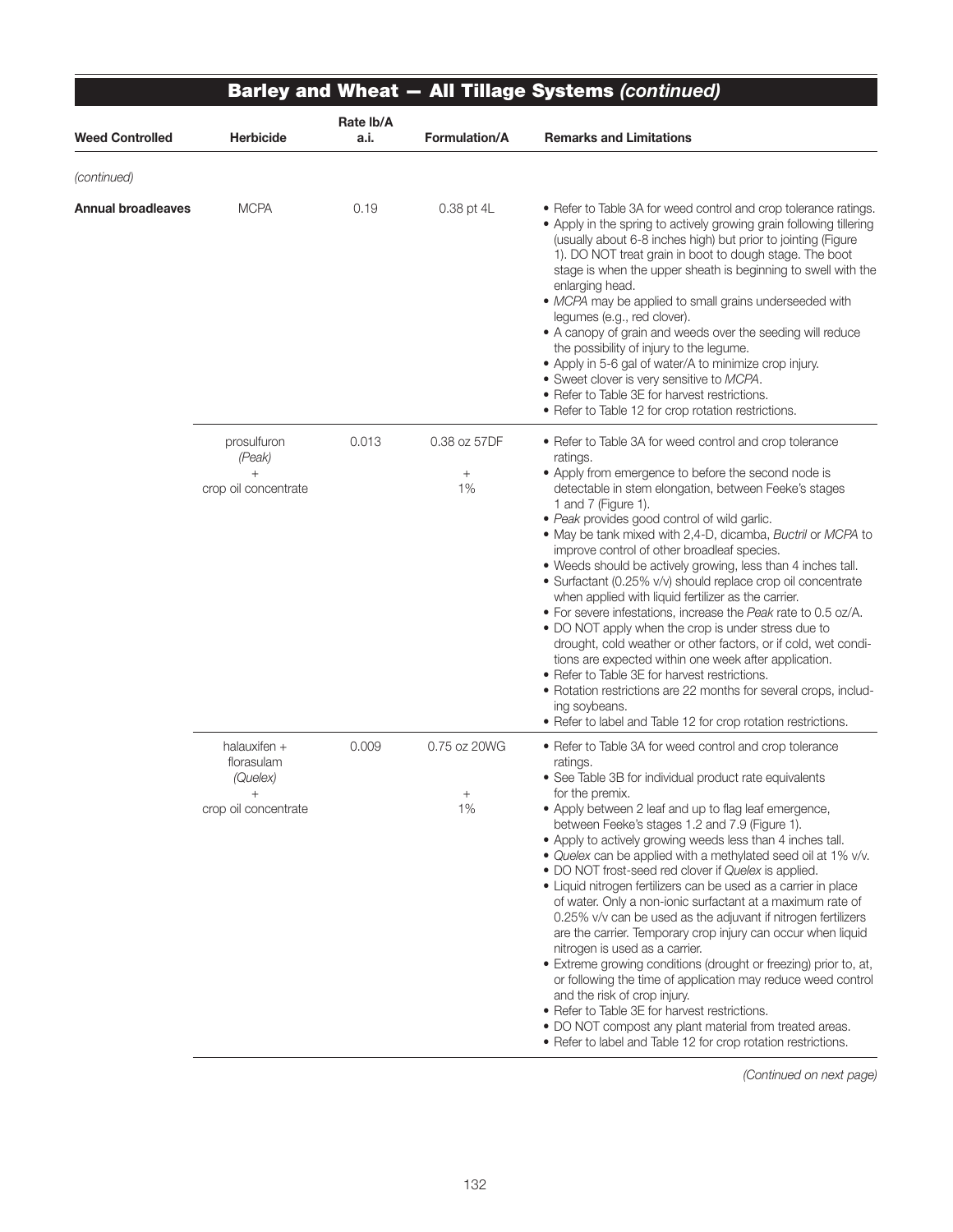|                           |                                                                                       |                   |                                                    | <b>Barley and Wheat - All Tillage Systems (continued)</b>                                                                                                                                                                                                                                                                                                                                                                                                                                                                                                                                                                                                                                                                                                                                                                                                                                                                                                                        |
|---------------------------|---------------------------------------------------------------------------------------|-------------------|----------------------------------------------------|----------------------------------------------------------------------------------------------------------------------------------------------------------------------------------------------------------------------------------------------------------------------------------------------------------------------------------------------------------------------------------------------------------------------------------------------------------------------------------------------------------------------------------------------------------------------------------------------------------------------------------------------------------------------------------------------------------------------------------------------------------------------------------------------------------------------------------------------------------------------------------------------------------------------------------------------------------------------------------|
| <b>Weed Controlled</b>    | <b>Herbicide</b>                                                                      | Rate Ib/A<br>a.i. | Formulation/A                                      | <b>Remarks and Limitations</b>                                                                                                                                                                                                                                                                                                                                                                                                                                                                                                                                                                                                                                                                                                                                                                                                                                                                                                                                                   |
| (continued)               |                                                                                       |                   |                                                    |                                                                                                                                                                                                                                                                                                                                                                                                                                                                                                                                                                                                                                                                                                                                                                                                                                                                                                                                                                                  |
| <b>Annual broadleaves</b> | fluroxypyr<br>(Starane Ultra)                                                         | 0.14              | 0.4 pt 2.8L                                        | • Refer to Table 3A for weed control and crop tolerance<br>ratings.<br>• Apply from 2-leaf stage up to and including flag leaf<br>emergence, between Feeke's stages 1.2 and 9 (Figure 1).<br>• Starane Ultra provides excellent control of hemp dogbane.<br>• Apply to actively growing weeds up to 8 inches tall.<br>• Increase the rate to 0.7 pt/A to control volunteer potato.<br>• Refer to Table 3E for harvest restrictions.<br>• Refer to Table 12 for crop rotation restrictions.                                                                                                                                                                                                                                                                                                                                                                                                                                                                                       |
|                           | clopyralid<br>(Stinger)                                                               | 0.094             | 0.25 pt 3L                                         | • Refer to Table 3A for weed control and crop tolerance<br>ratings.<br>• Apply to wheat or barley from the 3-leaf stage to boot<br>stage, between Feeke's stages 1.3 and 9 (Figure 1).<br>• May be tank mixed with 2,4-D, dicamba, Buctril, Harmony<br>Extra or Express for control of additional weeds. See label for<br>details on rates.<br>• Stinger provides good control of Canada thistle and sow-<br>thistle. For best results increase the rate to 0.33 pt/A and<br>treat thistle plants between the rosette stage and bud stage.<br>• Refer to Table 3E for harvest restrictions.<br>• See Table 12 for crop rotation restrictions.                                                                                                                                                                                                                                                                                                                                    |
|                           | bromoxynil +<br>bicyclopyrone<br>(Talinor)<br>$+$<br>$CoAct+$<br>crop oil concentrate | 0.19              | 13.7 oz 1.77L<br>$^{+}$<br>2.75 oz<br>$^{+}$<br>1% | • Refer to Table 3A for weed control and crop tolerance<br>ratings.<br>• See Table 3B for individual product rate equivalents for the<br>premix.<br>• Apply between 2 leaf and up to the pre-boot stage, Feekes<br>stage 1.2 and 8 (Figure 1).<br>• Apply to actively growing weeds with 1 to 4 leaves.<br>• CoAct+ must be applied with Talinor and either a crop oil<br>concentrate or surfactant, depending on tank mix partner.<br>• DO NOT add ammonium sulfate or nitrogen products or<br>severe crop injury can occur.<br>• DO NOT apply Talinor in the spring if red clover is under-<br>seeded.<br>• DO NOT apply to a crop that is stressed by frost, drought,<br>flooding, or other conditions.<br>• Talinor maybe tank mixed with certain fungicides, consult<br>label.<br>• DO NOT tank mix with any organophosphate or cambamate<br>insecticide.<br>• Refer to Table 3E for harvest restrictions.<br>• Refer to label and Table 12 for crop rotation restrictions. |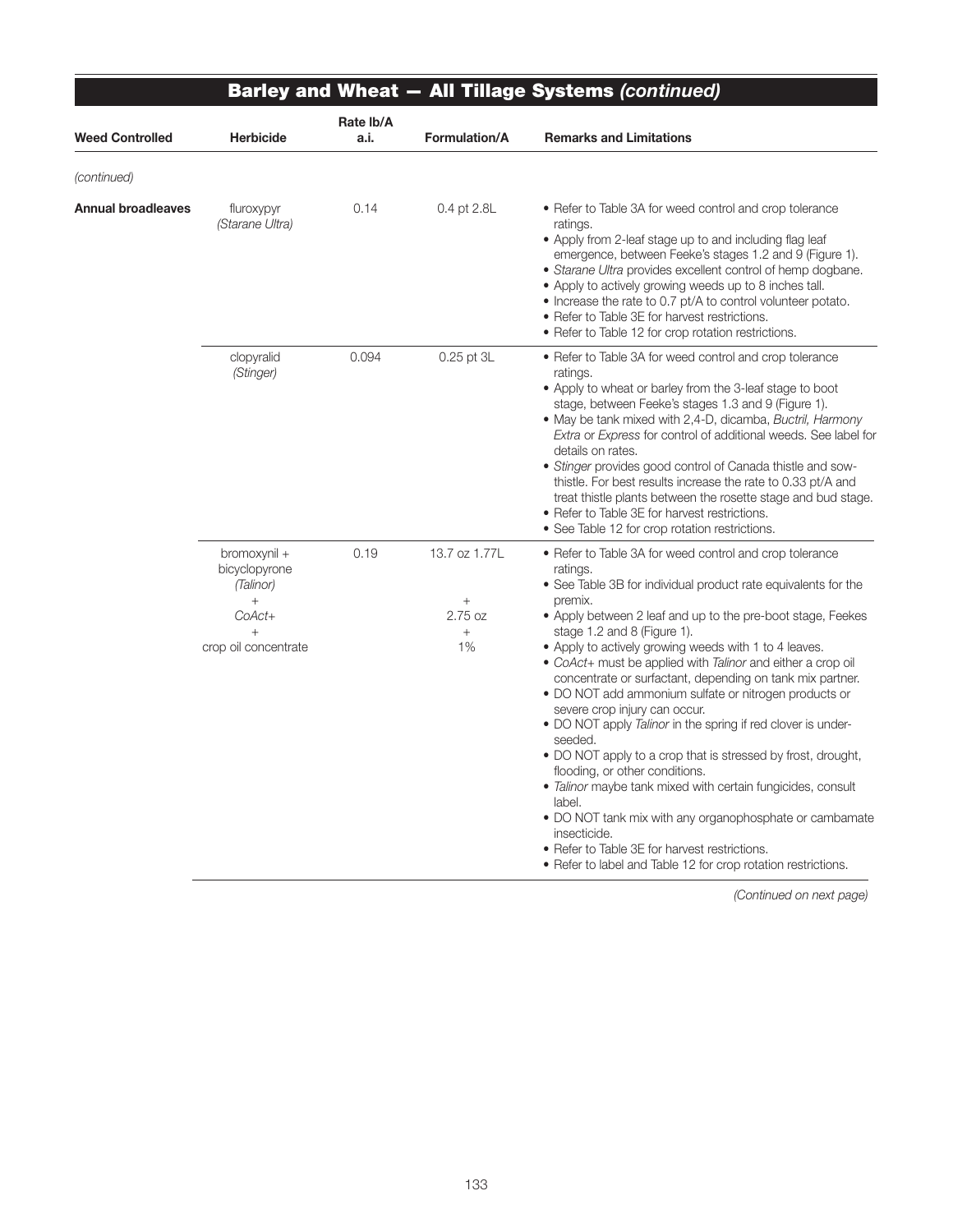|                           |                                             |                   |                      | <b>Barley and Wheat - All Tillage Systems (continued)</b>                                                                                                                                                                                                                                                                                                                                                                                                                                                                                                                                                                                                                                                            |
|---------------------------|---------------------------------------------|-------------------|----------------------|----------------------------------------------------------------------------------------------------------------------------------------------------------------------------------------------------------------------------------------------------------------------------------------------------------------------------------------------------------------------------------------------------------------------------------------------------------------------------------------------------------------------------------------------------------------------------------------------------------------------------------------------------------------------------------------------------------------------|
| <b>Weed Controlled</b>    | <b>Herbicide</b>                            | Rate Ib/A<br>a.i. | <b>Formulation/A</b> | <b>Remarks and Limitations</b>                                                                                                                                                                                                                                                                                                                                                                                                                                                                                                                                                                                                                                                                                       |
| (continued)               |                                             |                   |                      |                                                                                                                                                                                                                                                                                                                                                                                                                                                                                                                                                                                                                                                                                                                      |
| <b>Annual broadleaves</b> | $clopyralid +$<br>fluroxypyr<br>(WideMatch) | 0.25              | 1.33 pt 1.5L         | • Refer to Table 3A for weed control and crop tolerance<br>ratings.<br>• See Table 3B for individual product rate equivalents for the<br>premix.<br>• Apply to wheat, barley and oats from the 3-leaf stage to<br>the boot stage, between Feeke's stages 1.3 and 9<br>(Figure 1).<br>• DO NOT frost-seed red clover if <i>WideMatch</i> is applied.<br>• May be tank mixed with 2,4-D, dicamba, Buctril, Harmony<br>Extra, Affinity BroadSpec or Express for control of additional<br>weeds. See label for details on rates.<br>• WideMatch provides some control of thistles and hemp<br>dogbane.<br>• Refer to Table 3E for harvest restrictions.<br>• Refer to label and Table 12 for crop rotation restrictions. |

j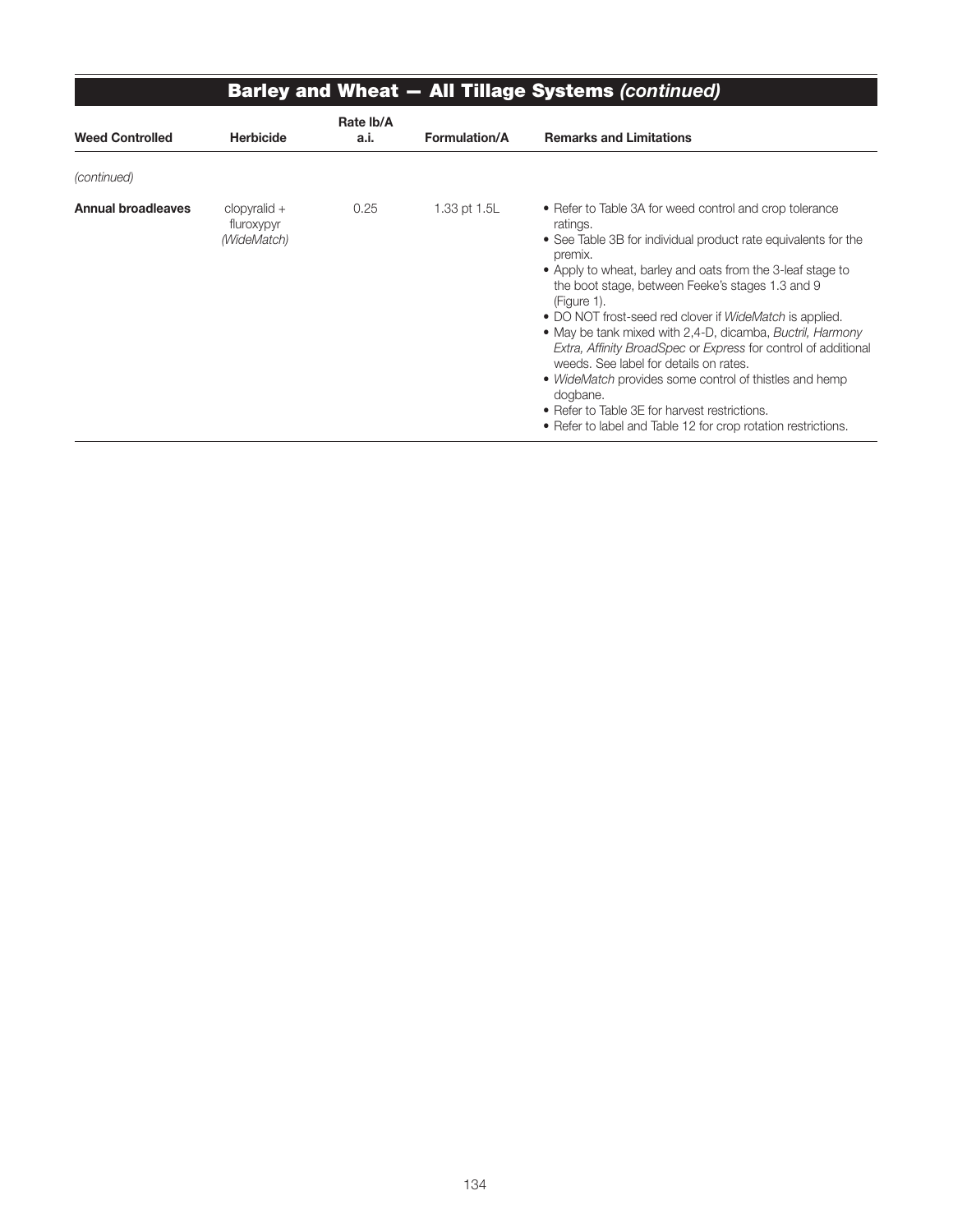### FIGURE 1 — Wheat growth stages according to the Feeke's scale. Management inputs are indicated.

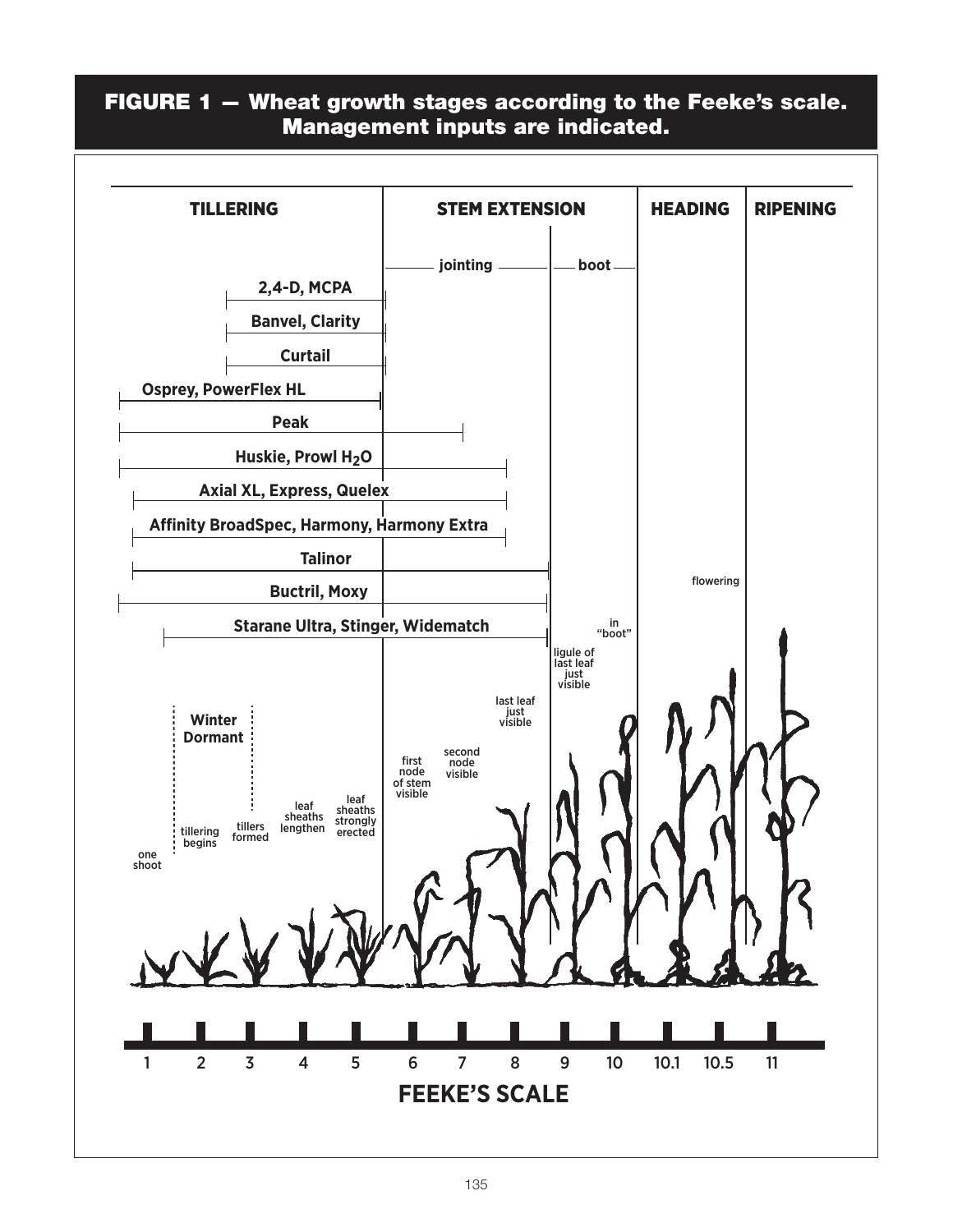| <b>Oats - All Tillage Systems</b> |                                                                                               |                   |                                |                                                                                                                                                                                                                                                                                                                                                                                                                                                                                                                                                                                                                                                                                                                                                                                      |  |
|-----------------------------------|-----------------------------------------------------------------------------------------------|-------------------|--------------------------------|--------------------------------------------------------------------------------------------------------------------------------------------------------------------------------------------------------------------------------------------------------------------------------------------------------------------------------------------------------------------------------------------------------------------------------------------------------------------------------------------------------------------------------------------------------------------------------------------------------------------------------------------------------------------------------------------------------------------------------------------------------------------------------------|--|
| <b>Weed Controlled</b>            | <b>Herbicide</b>                                                                              | Rate Ib/A<br>a.i. | <b>Formulation/A</b>           | <b>Remarks and Limitations</b>                                                                                                                                                                                                                                                                                                                                                                                                                                                                                                                                                                                                                                                                                                                                                       |  |
| Annual broadleaves                | 2,4-D amine                                                                                   | 0.38              | 0.75 pt 4L                     | • Refer to Table 3A for weed control and crop tolerance<br>ratings.<br>• Apply in the spring to actively growing grain following tillering<br>(usually about 6-8 inches high) but prior to jointing. DO NOT<br>treat grain in boot to dough stage. The boot stage is when<br>the upper sheath is beginning to swell with the enlarging<br>head.<br>• Most effective when weeds are small (less than 4 inches).<br>• Some yield reduction may occur but generally less than that<br>caused by weeds.<br>• Refer to Table 3E for harvest restrictions.<br>• Refer to Table 12 for crop rotation restrictions.                                                                                                                                                                          |  |
|                                   | bromoxynil<br>(Buctril, Moxy)                                                                 | 0.38              | 1.5 pt 2L                      | • Refer to Table 3A for weed control and crop tolerance<br>ratings.<br>• May be applied from emergence up to boot stage.<br>• Good coverage essential.<br>• Bromoxynil must be applied to small weeds for effective<br>control (see label).<br>• Redroot pigweed and mustard must be controlled when very<br>small (refer to label for details).<br>• Very good crop safety.<br>• Refer to Table 3E for harvest restrictions.<br>• Refer to Table 12 for crop rotation restrictions.                                                                                                                                                                                                                                                                                                 |  |
|                                   | thifensulfuron-methyl<br>(Harmony SG)<br>$^{+}$<br>surfactant                                 | 0.018             | 0.6 oz 50SG<br>$^{+}$<br>0.25% | • Refer to Table 3A for weed control and crop tolerance<br>ratings.<br>• Apply to oats in the 3- to 5-leaf stage but before jointing.<br>• DO NOT apply to Ogle, Porter, or Premier varieties.<br>• Most effective if weeds are small (4 inches or less).<br>• Addition of surfactant is essential for adequate results.<br>• Control of common ragweed is inconsistent.<br>• Refer to Table 3E for harvest restrictions.<br>• Refer to Table 12 for crop rotation restrictions.                                                                                                                                                                                                                                                                                                     |  |
|                                   | thifensulfuron-methyl +<br>tribenuron-methyl<br>(Harmony Extra SG)<br>$\ddot{}$<br>surfactant | 0.018             | 0.6 oz 50SG<br>0.25%           | • Refer to Table 3A for weed control and crop tolerance<br>ratings.<br>• See Table 3B for individual product rate equivalents for the<br>premix.<br>• Apply to oats in the 3- to 5-leaf stage but before jointing.<br>• DO NOT apply to Ogle, Porter, or Premier varieties.<br>• Most effective if weeds are small (4 inches or less).<br>• Addition of surfactant is essential for adequate results.<br>• Control of common ragweed is inconsistent.<br>• DO NOT graze or feed forage or hay from treated areas to<br>livestock. (Dry-harvested straw may be used for bedding<br>and/or feed.)<br>• Injury symptoms will appear on weeds in 1-3 weeks after<br>application.<br>• Refer to Table 3E for harvest restrictions.<br>• Refer to Table 12 for crop rotation restrictions. |  |
|                                   | <b>MCPA</b>                                                                                   | 0.38              | 0.75 pt 4L                     | • Refer to Table 3A for weed control and crop tolerance<br>ratings.<br>• Less injurious and less effective than 2,4-D.<br>• Most effective when weeds are small (less than 4 inches).<br>• Apply at or after full tillering but before the boot stage (the<br>first node is detectable and the grain is usually 6-8 inches<br>tall at full tillering; the boot stage is when the upper sheath is<br>beginning to swell with the enlarging head).<br>• Refer to Table 3E for harvest restrictions.<br>• Refer to Table 12 for crop rotation restrictions.                                                                                                                                                                                                                             |  |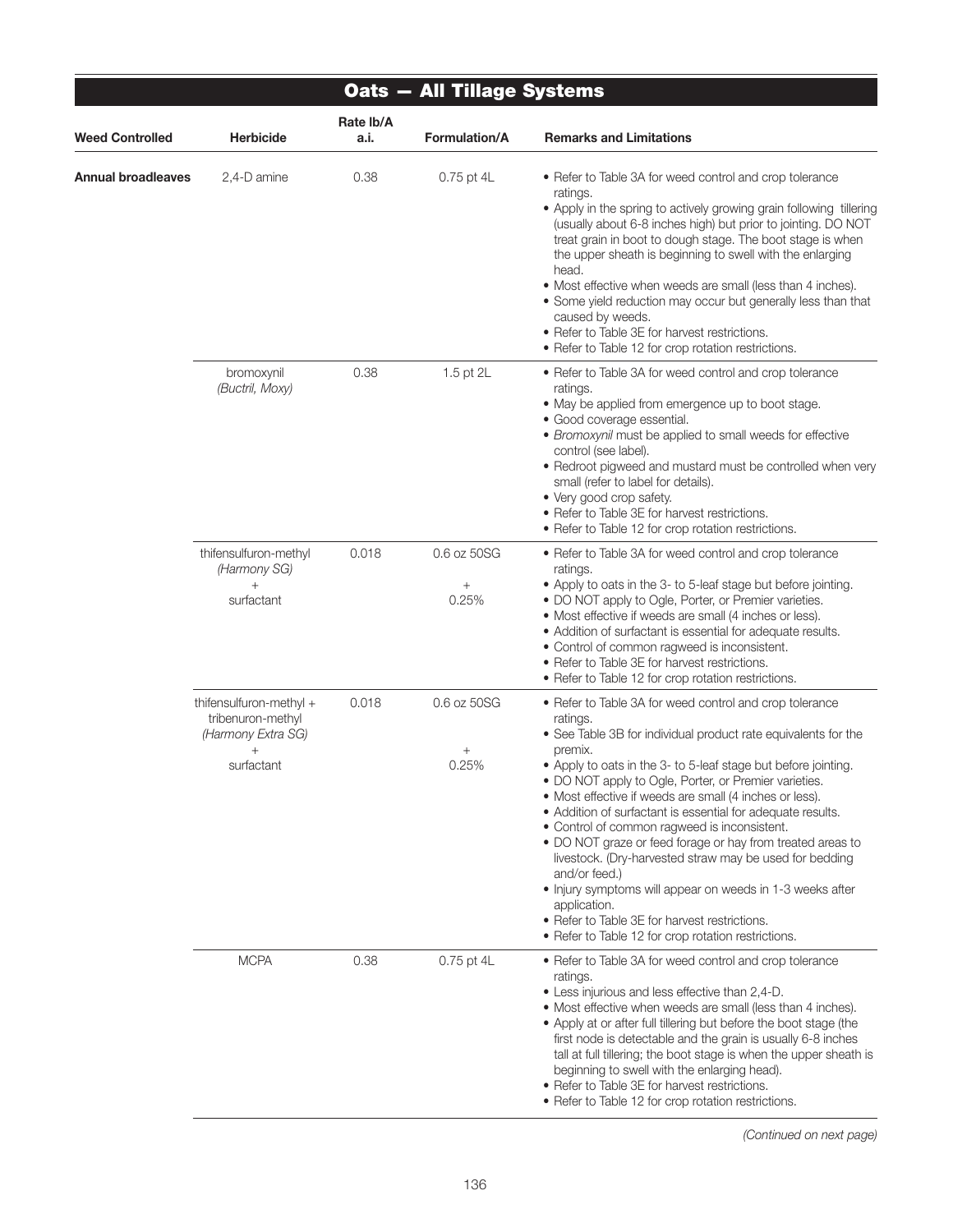| <b>Oats - All Tillage Systems (continued)</b> |                                          |                   |                |                                                                                                                                                                                                                                                                                                                                                                                                                                                                                                                                                                               |  |
|-----------------------------------------------|------------------------------------------|-------------------|----------------|-------------------------------------------------------------------------------------------------------------------------------------------------------------------------------------------------------------------------------------------------------------------------------------------------------------------------------------------------------------------------------------------------------------------------------------------------------------------------------------------------------------------------------------------------------------------------------|--|
| <b>Weed Controlled</b>                        | <b>Herbicide</b>                         | Rate Ib/A<br>a.i. | Formulation/A  | <b>Remarks and Limitations</b>                                                                                                                                                                                                                                                                                                                                                                                                                                                                                                                                                |  |
| (continued)                                   |                                          |                   |                |                                                                                                                                                                                                                                                                                                                                                                                                                                                                                                                                                                               |  |
| <b>Annual broadleaves</b>                     | fluroxypyr<br>(Starane Ultra)            | 0.14              | 0.4 pt 2.8L    | • Refer to Table 3A for weed control and crop tolerance<br>ratings.<br>• Apply from 2-leaf stage up to and including flag leaf<br>emergence (between 1.2 and 9 on Feeke's scale).<br>• Apply to actively growing weeds up to 8 inches tall.<br>• Narrow spectrum of weeds controlled.<br>. DO NOT apply to small grains underseeded with a legume.<br>• Refer to Table 3E for harvest restrictions.<br>• Refer to Table 12 for crop rotation restrictions.                                                                                                                    |  |
|                                               | clopyralid<br>(Stinger)                  | 0.094             | $0.25$ pt $3L$ | • Refer to Table 3A for weed control and crop tolerance<br>ratings.<br>• Apply to oats from the 3-leaf stage to boot stage.<br>See label for details.<br>• May be tank mixed with Buctril for control of additional<br>weeds.<br>• Refer to Table 3E for harvest restrictions.<br>• See Table 12 for crop rotation restrictions.                                                                                                                                                                                                                                              |  |
|                                               | clopyralid+<br>fluroxypyr<br>(WideMatch) | 0.25              | 1.33 pt 1.5L   | • Refer to Table 3A for weed control and crop tolerance<br>ratings.<br>• See Table 3B for individual product rate equivalents for the<br>premix.<br>• Apply to wheat, barley and oats from the 3-leaf stage to<br>boot stage (between 1.3 and 9 on Feeke's scale). See<br>label for details.<br>• May be tank mixed with 2,4-D, dicamba, Buctril, Harmony<br>Extra, Affinity BroadSpec or Express for control of<br>additional weeds. See label for details on rates.<br>• Refer to Table 3E for harvest restrictions.<br>• Refer to Table 12 for crop rotation restrictions. |  |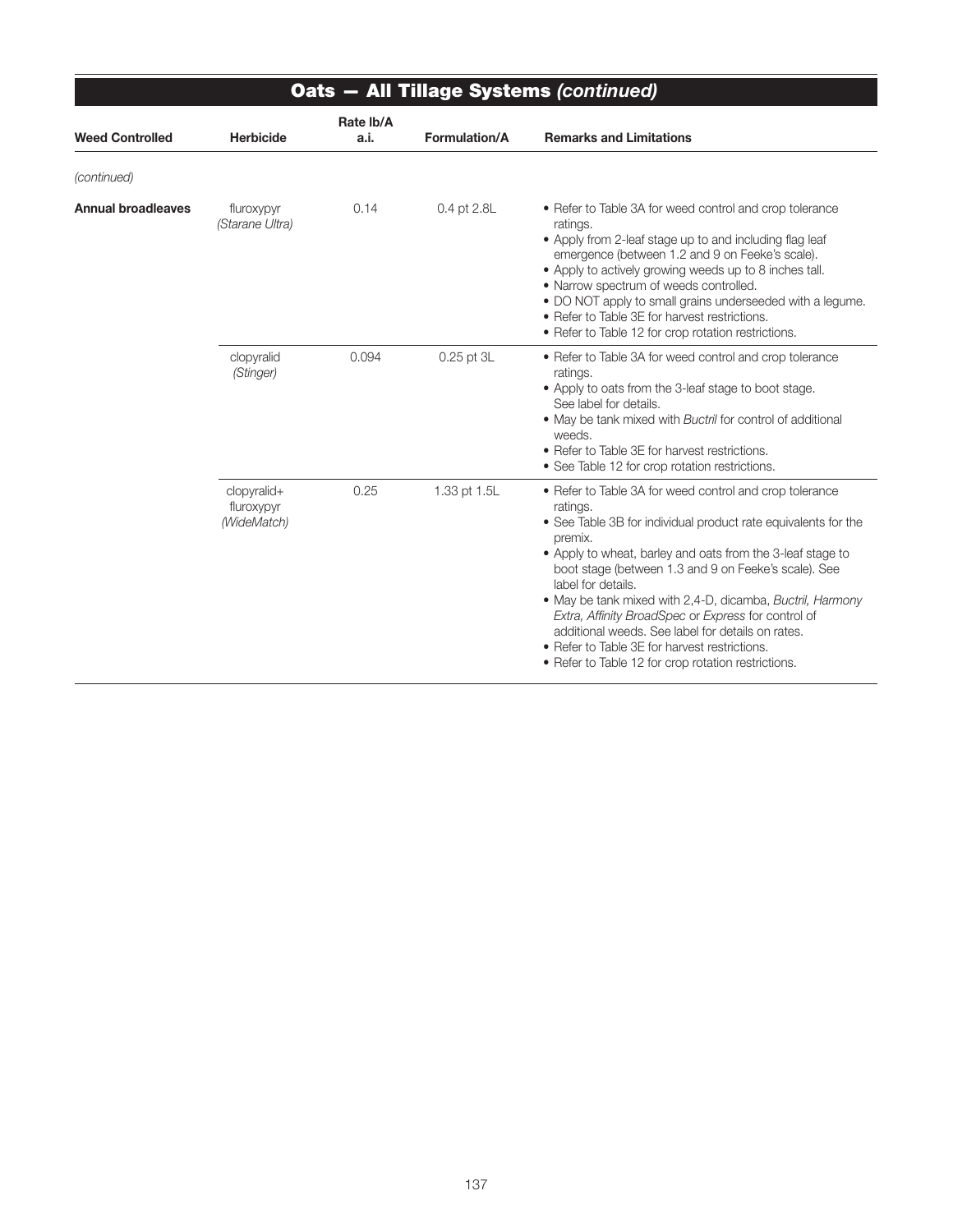# TABLE 3D — Wheat – Preharvest Applications

| <b>Weed Controlled</b>                             | <b>Herbicide</b>                         | Rate Ib/A<br>a.i. | Formulation/A                        | <b>Remarks and Limitations</b>                                                                                                                                                                                                                                                                                                                                                                                                                                                                                                                                                             |
|----------------------------------------------------|------------------------------------------|-------------------|--------------------------------------|--------------------------------------------------------------------------------------------------------------------------------------------------------------------------------------------------------------------------------------------------------------------------------------------------------------------------------------------------------------------------------------------------------------------------------------------------------------------------------------------------------------------------------------------------------------------------------------------|
| <b>Annual grasses</b><br><b>Annual broadleaves</b> | glyphosate<br>$^{+}$<br>ammonium sulfate | 0.75 lb a.e.      | See Table 10<br>$+$<br>17 lb/100 gal | • See Table 10 for a list of glyphosate products, formulations<br>and rates.<br>• Apply to wheat after the hard-dough stage when grain<br>contains 30% moisture or less, to avoid illegal residues of<br>glyphosate that exceed the established maximum residue<br>levels (MRLs).<br>• Some buyers will not purchase grain treated with glyphosate,<br>consult your buyer prior to using glyphosate as a preharvest<br>herbicide treatment.<br>• Apply up to 7 days before harvest.<br>• DO NOT apply to wheat grown for seed.<br>. Wheat stubble can be grazed immediately after harvest. |
| <b>Annual broadleaves</b>                          | 2,4-D ester<br>or                        | 0.5               | 1 pt $4L$                            | • Apply to wheat after the hard-dough stage when grain<br>contains 30% moisture or less.                                                                                                                                                                                                                                                                                                                                                                                                                                                                                                   |
|                                                    | 2,4-D amine                              | 0.5               | 1 pt $4L$                            | • Apply up to 14 days before harvest.<br>• Caution should be taken to avoid vapor and particle spray<br>drift.<br>• DO NOT double crop soybean unless 7 days have occurred<br>between 2,4-D ester application and planting or 15 days<br>between 2,4-D amine application and planting.<br>• Refer to Table 3E for harvest restrictions.                                                                                                                                                                                                                                                    |
|                                                    | carfentazone<br>(Aim)                    | 0.02              | 1.5 oz 2EC                           | • Apply when wheat is in the hard-dough stage and the green<br>color is gone from the nodes of the stem.                                                                                                                                                                                                                                                                                                                                                                                                                                                                                   |
|                                                    | $^{+}$<br>methylated seed oil            |                   | $^{+}$<br>1% v/v                     | • Aim can be used to defoliate velvetleaf.<br>• Apply up to 3 days before harvest.<br>• Aim is not as effective as glyphosate on most species.<br>• Aim can be tank-mixed with other preharvest herbicides.<br>• Use a minimum of 10 gallons of water. Higher spray volumes<br>will provide better coverage.<br>• DO NOT harvest for forage within 7 days of application.                                                                                                                                                                                                                  |
|                                                    | dicamba<br>(Clarity)                     | 0.25              | 8 oz 4L                              | • Apply when wheat is in the hard-dough stage and the green<br>color is gone from the nodes of the stem.<br>• Clarity can be used to suppress annual broadleaf weeds.<br>• Apply up to 7 days before harvest.<br>• DO NOT apply to wheat grown for seed.<br>• Caution should be taken to avoid vapor and particle spray<br>drift.<br>• DO NOT double crop soybean unless 1-inch of rainfall and<br>14 days have occurred between Clarity application and<br>planting.<br>• Refer to Table 3E for harvest restrictions.                                                                     |
|                                                    | suflufenacil<br>(Sharpen)                | 0.046             | 2 oz 2.85L                           | • Apply when wheat is in the hard-dough stage when grain<br>contains 30% moisture or less.                                                                                                                                                                                                                                                                                                                                                                                                                                                                                                 |
|                                                    | $+$<br>methylated seed oil               |                   | $\! + \!\!\!\!$<br>1%                | • Sharpen desiccation rates range between 1 to 2 oz/A.<br>• Apply up to 3 days before harvest. However, it generally                                                                                                                                                                                                                                                                                                                                                                                                                                                                       |
|                                                    | ammonium sulfate                         |                   | $+$<br>17 lb/100 gal                 | takes 7 days to reach maximum activity.<br>• Sharpen is an effective desiccant on common ragweed<br>and horseweed. Glyphosate should be added for common<br>lambsquarters desiccation.<br>. If double cropping to soybean use Sharpen at 1 oz/A.<br>. DO NOT apply to wheat or barley grown for seed or malting.<br>· Desiccation treated straw can be grazed or fed to livestock.<br>• Refer to label and Table 12 for crop rotation restrictions.                                                                                                                                        |